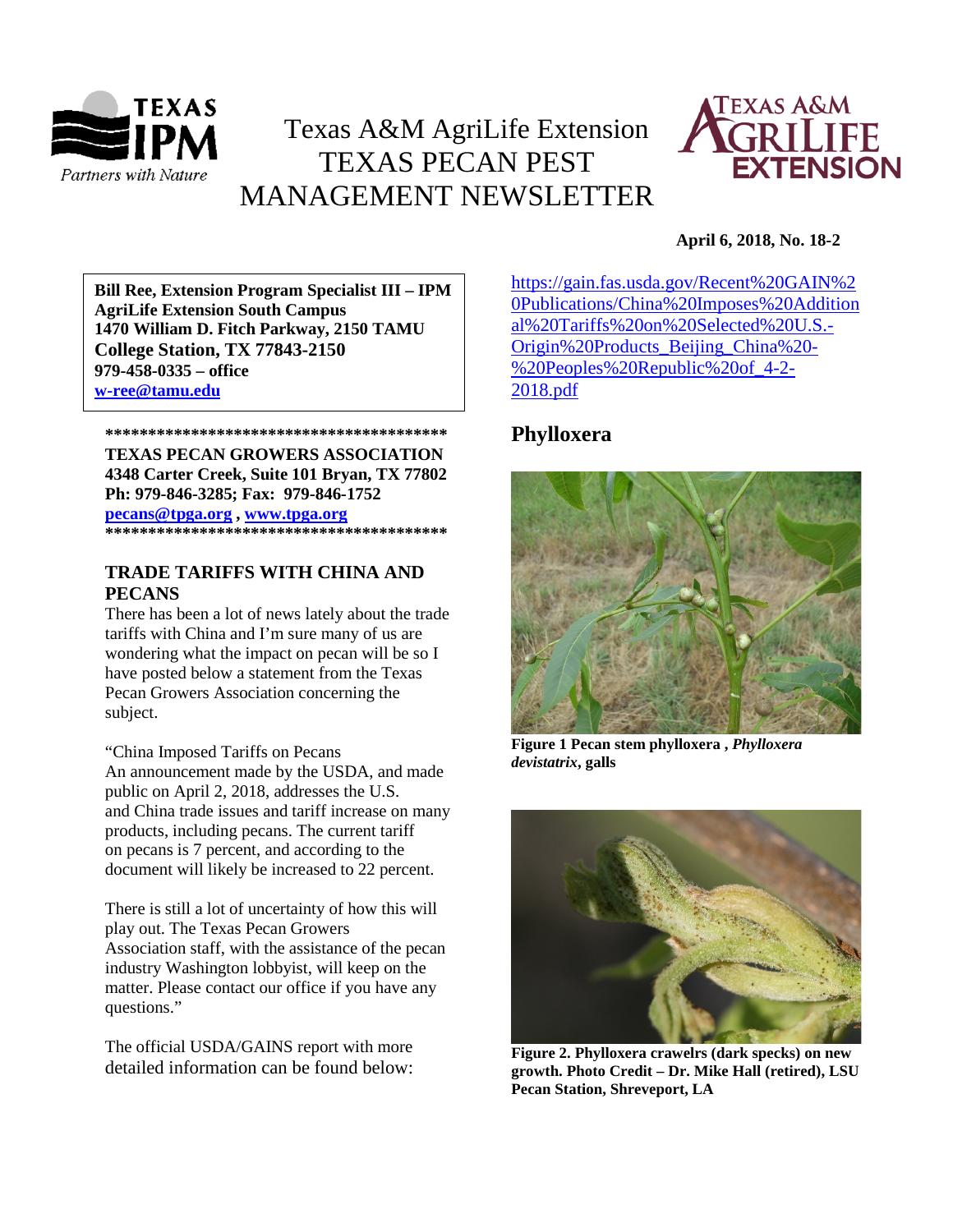For anyone that has had issues with phylloxera, treatment time is at hand for some areas of Texas. I have recommended treatment when new growth is about 1 to 2 inches as shown in the picture below. If you are uncertain about activity, you can see the crawler stage with a 10 X lens as shown in figure 2.



**Figure 3. Stage of growth for phylloxera control**

Treatment recommendations can be found in the Texas A&M Entomology publication "Managing Insect and Mite Pests of Commercial Pecans in Texas" which can be found at the following website.

<http://www.texasinsects.org/tree-crops.html>

# **Sawfly**



**Figure 4. Pecan sawfly,** *Periclista marginicollis*

I generally do not recommend treatment for sawfly but I have seen on an occasion where populations got out of hand. If treatments are needed then there are several brand names of chlorpyrifos or malathion that are recommended.



**Figure 5. Pecan sawfly** *Megaxyela major*

# **June Bugs**



**Figure 6. June bug damage**

Injury due to June bugs is more critical on young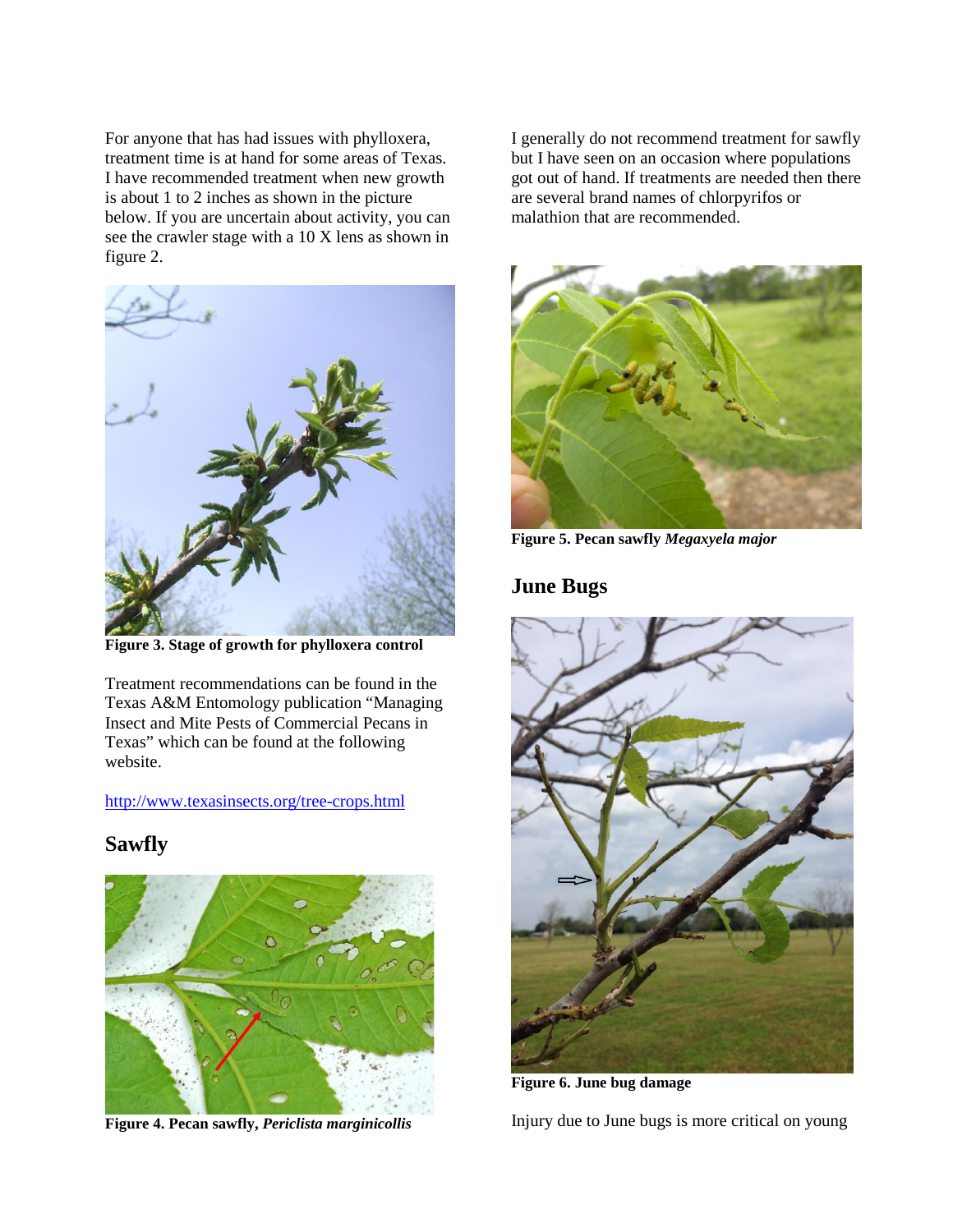trees where defoliation can be significant. Damage can be characterized by defoliation but no insect is present; clipped off foliage, and chewed up new growth. To check for activity observations will need to be made after sunset. If a treatment is needed then there are several brand named products containing chlorpyrifos or Malathion that are recommended. If livestock are grazing in the area to be treated then only Malathion is cleared for grazing.

# **Pecan Nut Casebearer**

Anyone in the pecan business knows the importance of monitoring and management of PNC and we as a commodity are fortunate in that we have an excellent monitoring tool with the PNC pheromone trap. Traps for PNC should be going out in the southern and central portions of Texas at this time.

I have received numerous questions concerning the pecan website, pecanipm.tamu.edu and whether or not it will be up and running this spring. Currently due to several factors, the site is not functioning. However, we hope it will be functional soon.

At this website is our PNC Forecast model where predictions can be made on the status of egg lay using trap data and orchard location. As a general rule, egg lay starts 7 to 10 days after first significant catch (date of first trap catch when adults are collected on two consecutive observation dates) with nut entry starting 12 to 14 days after first significant catch. During 2017 with a very mild winter the adult flight was very early with some producers saying the first catch was 2 weeks earlier than normal. The traps paid for themselves by alerting producers of the early activity.

If anyone has questions on trap use or interpreting trap catch data please send me a note.

The following are a few businesses that I am aware of that sell PNC traps and lures. Texas A&M AgriLife Extension recommends 3 traps for 50 acres or less and at least 5 traps for orchards larger than 50 acres. Traps should be placed in the orchard 20 -30 days prior to an average spray date to ensure that the start of the initial adult flight is

detected. Any lure that is not being used should be stored in the freezer.

#### **Pecan Nut Casebearer Pheromone and Traps Alpha Scents**

1089 Willamette Falls Drive, West Linn, OR 97068 **Sales:** 503-342-8611 — 971-998-8248 **Fax:** 314-271-7297 http://www.alphascents.com

# **[Gempler's](http://www.gemplers.com/)**

P.O. Box 44993 Madison, WI 53744-4993 Order by Phone: 1-800-382-8473

# **[Great Lakes IPM Inc.](http://www.greatlakesipm.com/)**

10220 Church Road Vestaburg, MI 48891-9746 Ph: 989-268-5693 or 989-268-5911 Toll Free: 1-800-235-0285 Fax: 989-268-5693 E-mail: [glipm@nethawk.com](mailto:glipm@nethawk.com) http://www.greatlakesipm.com/

# **[ISCA Technologies / Moritor Technologies](http://www.iscatech.com/exec/)**

P.O. Box 5266 Riverside, California 92517 Tel: 951-686-5008 Fax: 815-346-1722 email[: info@iscatech.com](mailto:info@iscatech.com) Web: [www.iscatech.com](http://www.iscatech.com/)

# **[Oliver Pecan Co. Inc.](http://www.oliverpecan.com/)**

1402 W. Wallace, San Saba, TX 76877 800-657-9291 E-mail: [soliver@centex.net](mailto:soliver@centex.net)

# **[Pape Pecan House](http://www.papepecan.com/)**

P.O. Box 1281 101 S. Hwy 123 Bypass Seguin, TX 78155 Ph: 830-379-7442

#### **Southern Nut 'n Tree Equipment, Inc and PPI**

324 SH 16 South Goldthwaite, TX 76844 1-800-527-1825 Fax: 325-938-5490 E-mail: [sales@pecans.com](mailto:sales@pecans.com)